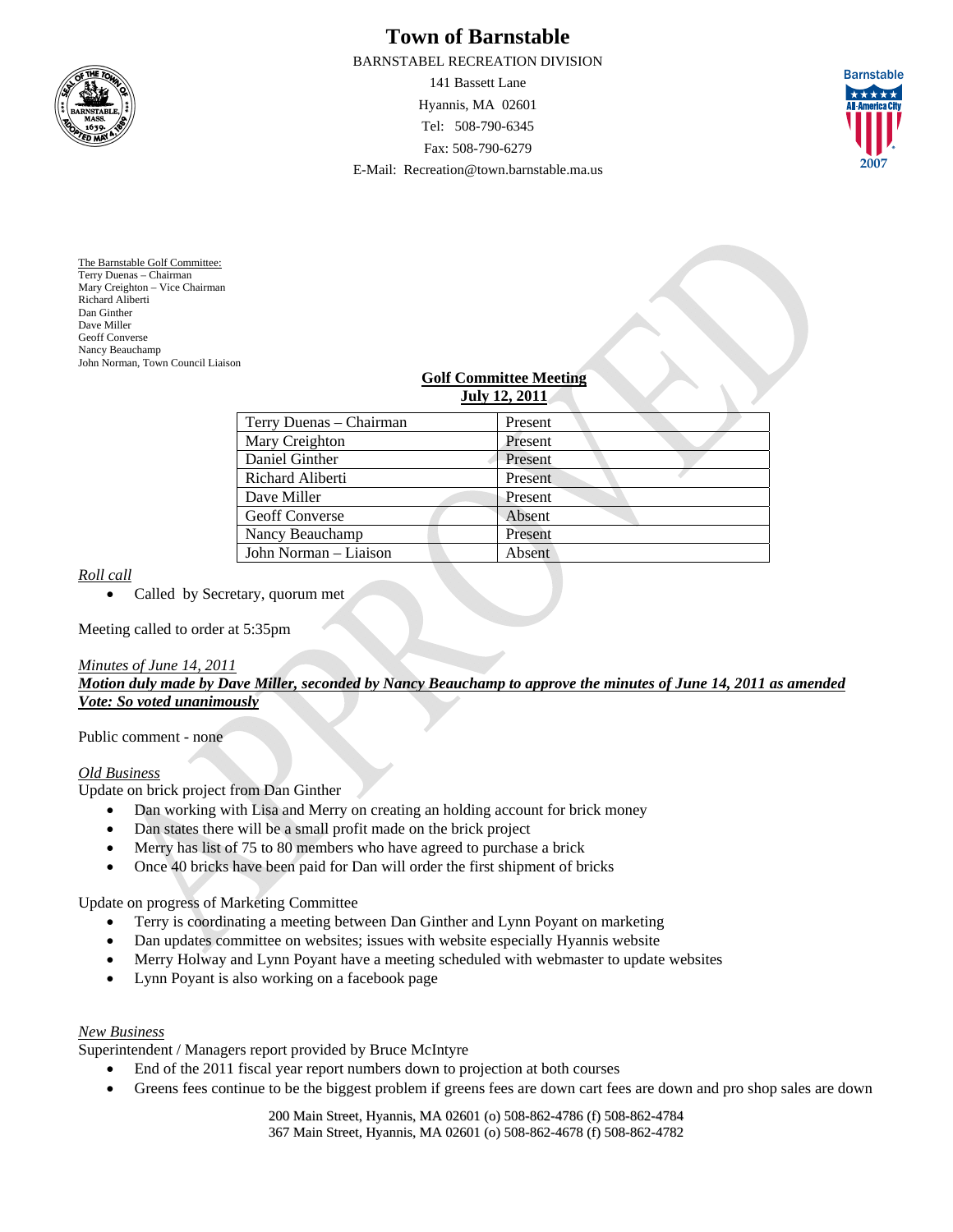- Memberships continue to be strong 1,075 members this year 1,043 last year
- Driving Range membership is 83 this year 75 last year
- Town should conduct a survey of non resident membership
- Revenue projection at Old Barnstable was 1.6 million; projection fell short by \$119,419
- Revenue projection at Hyannis golf club was 1.4 million; projection fell short by \$102,515
- 2010 golf course revenues was 2.88 million
- 2011 golf course revenues was 2.82 million; a overall decrease of 68 thousand dollars
- Expenses reduced to mirror revenues
- Nancy asks what the process is to determine revenue projections
- Bruce: determine what the courses need to operate (operation, administration, maintenance, capital) make projection
- Last five years downward trend in the revenue projections
- Financially new fiscal year has begun had a great fourth of July weekend, good first week of July, through first 10 days in July up in Greens fees at both courses.
- Terry asks what is going on regionally with golf; Bruce responds that Waverly Oaks in Plymouth is revitalizing itself as the "Hollywood East" production studios plan is defunct.
- In northeast region in the calendar year 2010 golf play was down 2.3 percent
- On Cape Cod at Dennis and Brewster golf courses golf is down
- Dan asks why revenues for May are more than June over the last five years
- Merry says that in May large groups (40+ players) from Western Massachusetts, New Hampshire, and Rhode Island book tee times.
- Dick Aliberti's asked where does the first tee program money show up in the financials, Bruce states the money is shown in the driving range line item on the financials at Hyannis Golf Club

Update on Junior Golf program Dick Aliberti

- Dick has been working with Merry on the Junior Golf program sent letter out to 70 junior members
- $\bullet$  Merry's letter to the junior members was submitted by Dick for inclusion to the minutes  $\circ$  1 Letter from Merry Holway to Junior Membership
- Had five junior golfers the first day and hope to increase the numbers by the end of the season
- All of Dave Donnellan's junior clinics and adult clinics are about to start, all this information can be found on his website donnellangolf.com

Tournament update from Merry Holway

- 9 and dine is Sunday at Hyannis golf club July  $17<sup>th</sup>$
- Men's club championship at Hyannis golf club is the weekend of July 23 and 24
- In August is the Ladies Club championship
- Summer classic for the scholarship is Thursday August  $11<sup>th</sup>$
- 2 Day member guest sign up is now available
- The Gary Philbrick tournament is July  $27<sup>th</sup> 1$  p.m. shotgun

### Maintenance update from Bruce McIntyre

- Bunker work is on going, new staff have had training
- 280 tons of sand is on order to be used for bunkers at both courses, starting with bunkers in worst shape
- Many fences have been removed to open movement at Old Barnstable Fairgrounds
- Capital improvements for 2012 have budgeted 100 thousand dollars
	- o 45 Thousand for a fairway mower
	- o 25 Thousand for a small out front rotary
	- o 30 Thousand for a work cart

### Maintenance update from Chris White

- Chris thanks beautification committee for all their work
- Target greens are being worked on and will be maintained
- During recent storm a pole at Hyannis Golf Club was hit by lightning wasn't a major deal nstar fixed
- At Old Barnstable a little more fence to be taken down near clubhouse area
- Soon the handicap area and sidewalk to be fixed up

200 Main Street, Hyannis, MA 02601 (o) 508-862-4786 (f) 508-862-4784 367 Main Street, Hyannis, MA 02601 (o) 508-862-4678 (f) 508-862-4782